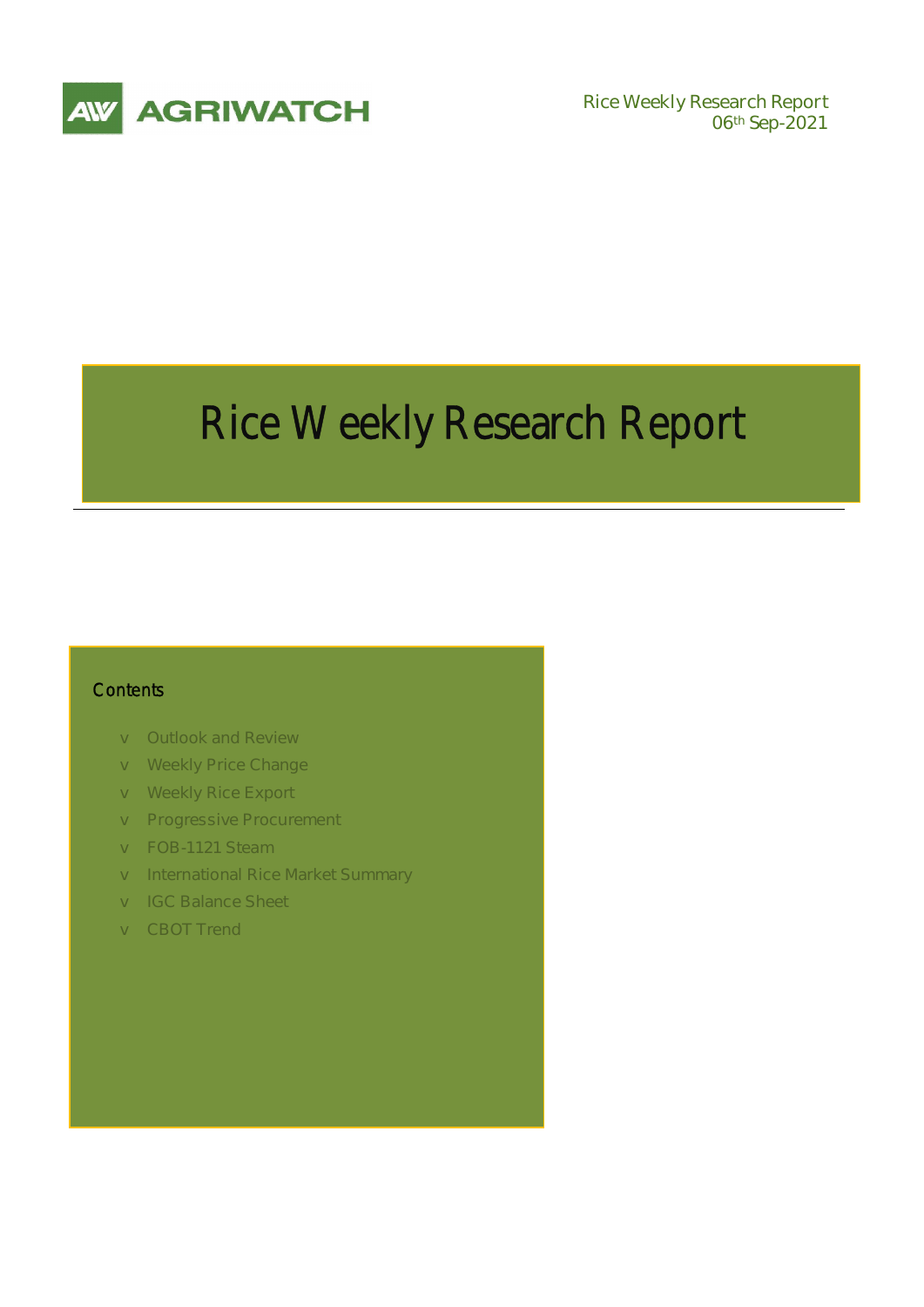

## *Outlook and Review:*

- The latest Rice Kharif sowing data suggests 401.15 lakh hectares of sowing of rice on September  $2^{nd}$ , 2021, higher 0.15% from 400.54 lakh hectares the previous year at the same time. As of September  $2^{nd}$ , 2021, Telangana has a total area of 18.87 lakh hectares, lower from 19.49 lakh hectares the previous year at the same time. It is 1.94 lakh hectares in Rajasthan lower from 2.18 lakh hectares the previous year, and 8.09 lakh hectares in Gujarat lower from 8.16 hectares the year before. Paddy sowing in Odisha has reduced by 8.07% from the previous year, reaching 33.13 lakh hectares down from 36.04 lakh hectare the previous year.
- The agriculture ministry's fourth advance estimate suggests rice output to reach a new high of 122.27 million tonnes in 2020-21, 9.83 million tonnes higher than the average production estimates of 112.44 million tonnes over the previous five years. India's food grain production is expected to rise by 3.74 percent to a new record of 308.65 million tonnes in the crop year 2020-21 compared to 297.5 million tonnes in 2019-20 due to good monsoon rains last year.
- Procurement of paddy in ongoing KMS 2020-21 is continuing smoothly in the procuring States of India at MSP, as was done in previous seasons and till now (up-to 05.09.2021) a quantity of over 889.62 LMT of rice higher by 15.39% against last year. About 130.47 lakh farmers have already been benefitted with MSP value of Rs. 1,67,960.77 crore.
- On 1 August, FCI had a stock of 29.10 million tonnes of rice in central pool while buffer norms of 7.6 million tonnes.
- Paddy procurement in Uttar Pradesh will start from October 1 under the Minimum support Price scheme for the year 2021-22. The procurement will continue till January 31, 2022 in western UP and Bundelkhand region while in eastern UP the purchase will start from November 1 to February 28, 2022.
- Punjab has set to bring the acreage of rice below 2 million marks which includes both basmati and non basmati rice. The decision came up due to water table that has come up to dark zone in 85% of the agricultural blocks. The area has been diverted to cotton and maize in order to stop overexploitation of ground water.
- Due to high demand of long grained rice in international market the traders are showing immense interest in buying early sown basmati varieties like Pusa basmati 1509 at the rate of Rs 2500 to Rs 2600 per quintal. For the farmers, the prices have improved compared to last year but still lower than Rs 3000 per quintal in 2019.
- The central government has decided new quality specification for the procurement of paddy. According to the specification, the broken rice percentage has reduced from 25% to 20%, the moisture content in rice has reduced from 15% to 14% and the damaged grain percentage has reduced from 3% to 2%. In case of rice unloaded at grain market, the moisture content has reduced from 17% to 16%, the permissible limit of foreign matter has been reduced from 2% to 1%.
- Despite having 1.7 million tons of rice and wheat reserves Bangladesh is importing rice from India which are available for Tk40-42 per kg compared to homegrown rice of price Tk50 per kg. The increase in imports is due to reduced import duty from 62.5 % to 25 %. Last fiscal year Bangadesh has imported 0.78 million tons of rice while this fiscal year within 2 months the government has approved import of 1.2 million from private players.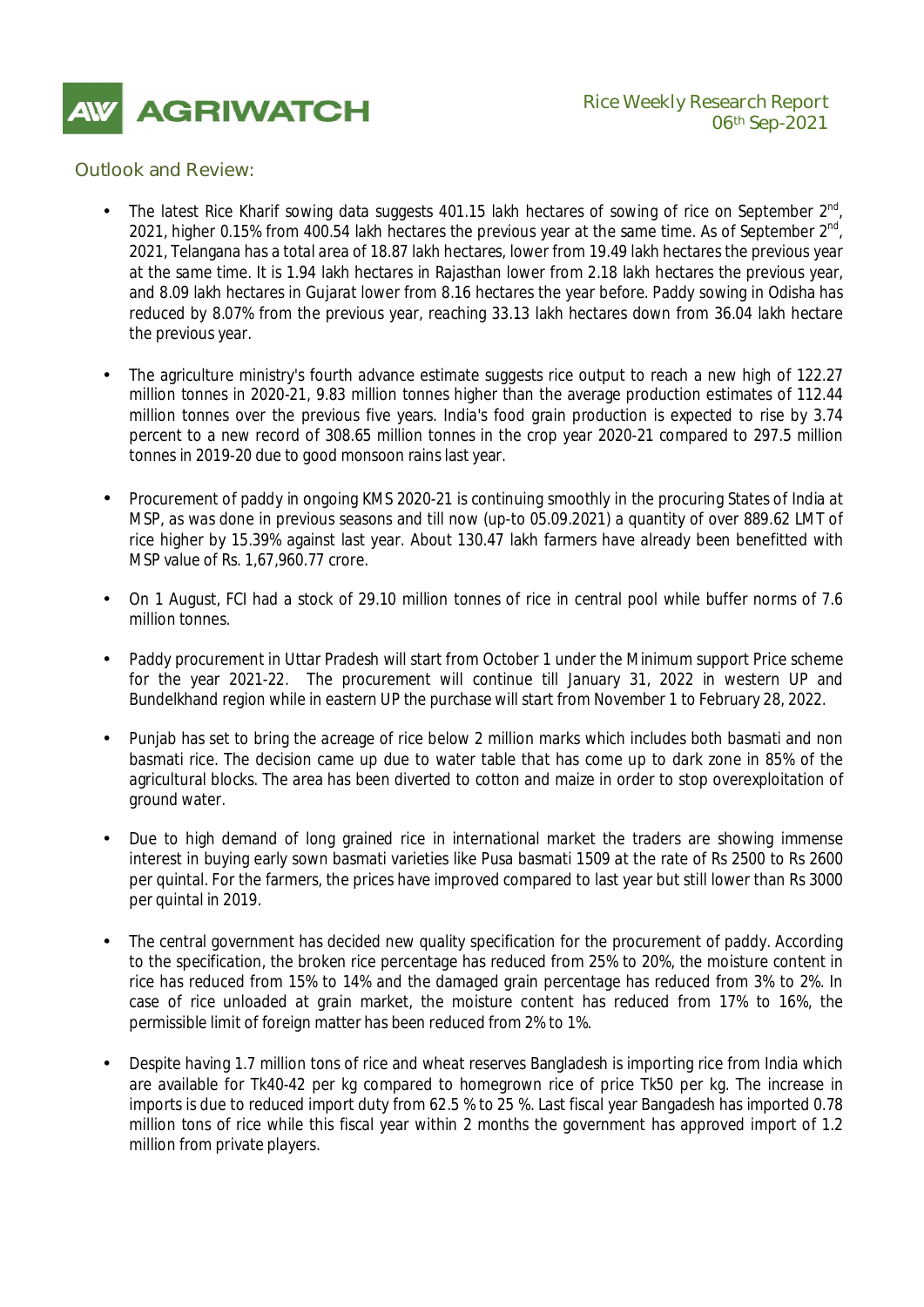

## **AGRIWATCH** Rice Weekly Research Report **06th Sep-2021**

- PMGKAY-4 has been approved by the Center. From July to November, it is continued from July 2021. This program is distributing 5 kg of food grains (wheat/rice) per person per month. Lifting 15.30 lakh tonnes of food grains by the states under the free ration distribution scheme: Food Corporation of India (FCI) has loaded food grains in 4005 railway rakes and transported them to different states from 1st April 2021 till now. The government has allocated 198.79 lakh tonnes of food grains under the free distribution scheme for the period July-November 2021.
- Thailand's 5% broken rice was quoted at \$390-\$400 per tonne down from \$390-\$403 per tonne last week. The decrease in the price has attracted buyers from Middle East but the scarcity of ships at Thai ports remains a challenge. The export of rice during January to July this year was 2.59 million tonnes down by 22% from last year.
- Nepal has imported rice worth Rs 50.48 billion in the last fiscal year up by 51.4% than the previous year. The import expense on rice has increased by Rs 17 billion during the fiscal year 2020/21 and this amount to 3.3% of total expense on imports. Nepal imports rice mainly from India, China, Japan and Thailand.

| <b>State</b>         | <b>Prices</b><br>$01 - 08$<br>Sep 2021 | <b>Prices</b><br>24-31<br>Aug 2021 | <b>Prices</b><br>$16 - 23$<br>Aug 2021 | <b>Prices</b><br>$01 - 08$<br>Sep 2020 | %<br>Change(Over<br><b>Previous</b><br>Week) | %<br>Change(Over<br><b>Previous Year)</b> |
|----------------------|----------------------------------------|------------------------------------|----------------------------------------|----------------------------------------|----------------------------------------------|-------------------------------------------|
| Gujarat              | 3654.27                                | 3800                               | 3800                                   | 4303.1                                 | $-3.84$                                      | $-15.08$                                  |
| Karnataka            | 3889.54                                | 3839.95                            | 4310.01                                | 4010.81                                | 1.29                                         | $-3.02$                                   |
| Odisha               | 3206.56                                | 3007.29                            | 3045.04                                | 2722.79                                | 6.63                                         | 17.77                                     |
| Telangana            | -                                      | 2300                               | 2308.47                                |                                        | ۰                                            |                                           |
| Tripura              | 3026.93                                | 2988.17                            | 3010.31                                | 2993.48                                | 1.3                                          | 1.12                                      |
| <b>Uttar Pradesh</b> | 2553.35                                | 2527.03                            | 2574.38                                | 2661.17                                | 1.04                                         | $-4.05$                                   |
| Maharashtra          | 3686.28                                | 3617.17                            | 3906.73                                | 3832.91                                | 1.91                                         | $-3.83$                                   |
| West Bengal          | 2759.44                                | 2791.7                             | 2836.85                                | 2855.59                                | $-1.16$                                      | $-3.37$                                   |
| Average              | 3273.85                                | 3143.57                            | 3244.67                                | 3348.74                                | 4.14                                         | $-2.23$                                   |

# *State wise Wholesale Prices Weekly Analysis for Rice First week September, 2021*

Prices in Rs/Quintal

### **Outlook (Narella 1121 Paddy):-**

| <b>Duration</b>          | Trend         | <b>Average Price Range</b> |                                                                                                                   |
|--------------------------|---------------|----------------------------|-------------------------------------------------------------------------------------------------------------------|
|                          |               |                            | Reason                                                                                                            |
| Second Week of Sep, 2021 | Slightly weak | Rs.2900-3200/Quintal       | expectation of good<br>$\ln$<br>higher<br>arrivals.<br>with<br>stocks the prices may<br>trade slightly weak tone. |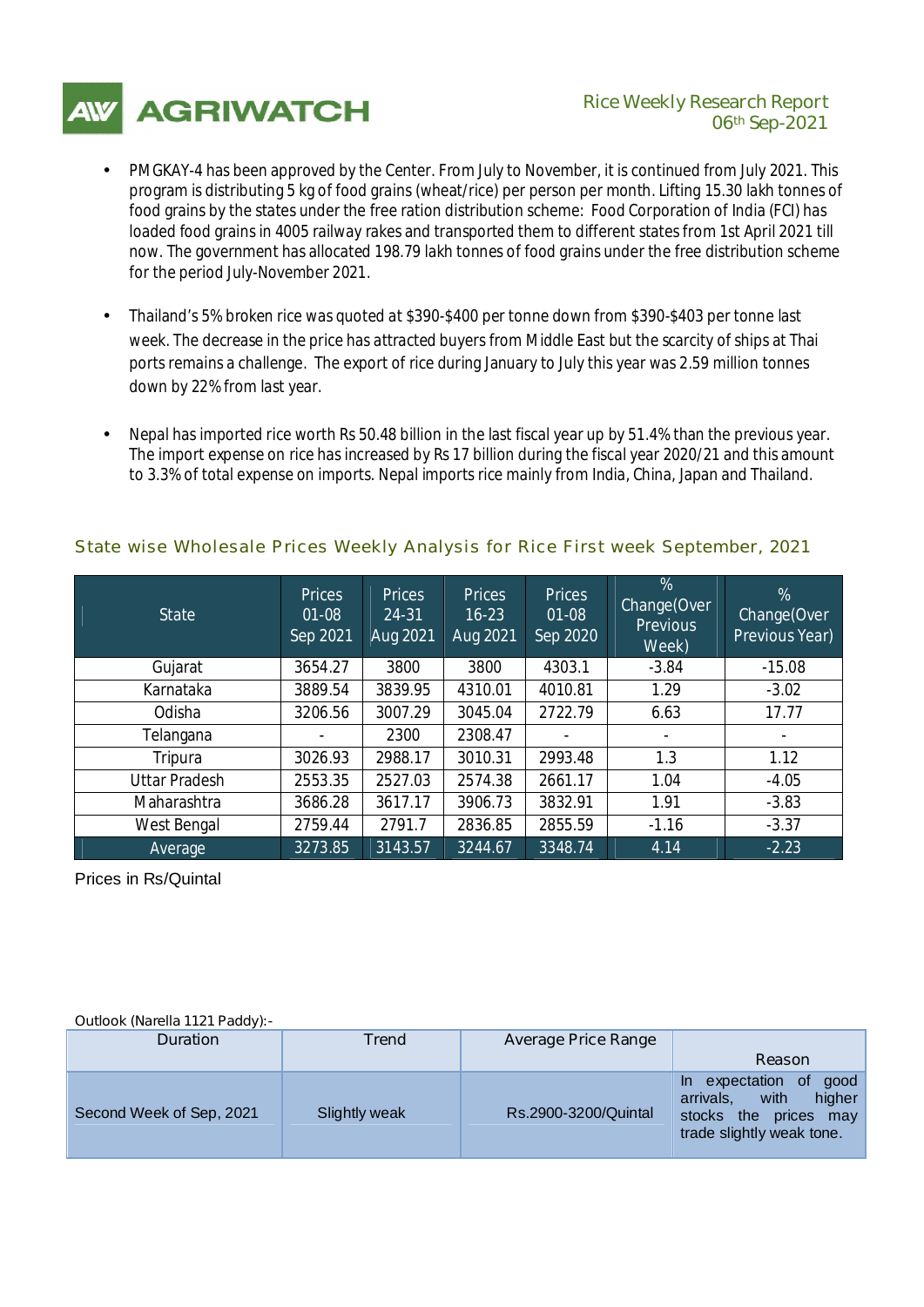

| <b>Market</b> | Variety              | <b>Today</b>  | <b>Week</b><br>Ago | <b>Month</b><br>Ago | Year ago             | % Change<br><b>From last</b> | % Change<br>from last | % Change<br>from last |
|---------------|----------------------|---------------|--------------------|---------------------|----------------------|------------------------------|-----------------------|-----------------------|
|               |                      | 03-Sep-<br>21 | 27-Aug-<br>21      | 03-Aug-<br>21       | 03-Sep-<br><b>20</b> | week                         | <b>Month</b>          | Year                  |
|               | 1121 Steam           | 6500          | 6100               | 5900                | 6400                 | 6.56                         | 10.17                 | 1.56                  |
|               | 1121 Sella           | 5600          | 5300               | 5100                | 5100                 | 5.66                         | 9.80                  | 9.80                  |
|               | <b>1121 Raw</b>      | 6500          | 6100               | 5900                | 6500                 | 6.56                         | 10.17                 | 0.00                  |
|               | <b>Basmati Raw</b>   | 9600          | 9600               | 10000               | 8800                 | 0.00                         | $-4.00$               | 9.09                  |
| Delhi         | 1509 Steam Wand New  | 6100          | 5700               | 5400                | 4600                 | 7.02                         | 12.96                 | 32.61                 |
|               | <b>Sugandh Steam</b> | 5200          | 5000               | 4800                | 4500                 | 4.00                         | 8.33                  | 15.56                 |
|               | Sharbati Raw         | 4800          | 4800               | 4700                | 3800                 | 0.00                         | 2.13                  | 26.32                 |
|               | <b>Pusa Raw Wand</b> | 5500          | 5300               | 5300                | 5800                 | 3.77                         | 3.77                  | $-5.17$               |
|               | ParmalSella          | 3250          | 3100               | 3100                | 3700                 | 4.84                         | 4.84                  | $-12.16$              |

# *Comparative Rice Varity Prices of Delhi (Naya Bazaar) in Rs./Quintal)*

# **Kharif Paddy Sowing Updates as on 02nd September, 2021:**

|                                    | State wise Rainfall Distribution (in mm)                           |        |                        |                       | <b>Rice</b>           |                  |                |  |
|------------------------------------|--------------------------------------------------------------------|--------|------------------------|-----------------------|-----------------------|------------------|----------------|--|
| <b>State</b>                       | <b>Normal</b><br>Cumulative (01-<br>06-21 to 01-09-21)<br>Rainfall |        | % Devi.<br><b>From</b> | <b>Normal</b><br>Area | Area sown<br>reported |                  | Change<br>from |  |
|                                    |                                                                    |        | <b>Normal</b>          |                       | <b>This Year</b>      | <b>Last Year</b> | last<br>Year   |  |
| Andhra Pradesh                     | 365.8                                                              | 441.1  | 21                     | 14.97                 | 12.07                 | 12.20            | $-1.06$        |  |
| <b>Arunachal</b><br><b>Pradesh</b> | 1383.1                                                             | 1171.0 | $-15$                  | 1.31                  | 1.26                  | 1.17             | 7.69           |  |
| <b>Assam</b>                       | 1222.3                                                             | 988.8  | $-19$                  | 20.18                 | 19.19                 | 18.27            | 5.03           |  |
| <b>Bihar</b>                       | 808.6                                                              | 942.4  | 17                     | 31.14                 | 32.60                 | 32.80            | $-0.60$        |  |
| Chhattisgarh                       | 942.8                                                              | 803.3  | $-15$                  | 37.36                 | 37.13                 | 39.04            | $-4.89$        |  |
| Goa                                | 2683.1                                                             | 2586.6 | -4                     | 0.27                  | 0.25                  | 0.25             | <b>Unch</b>    |  |
| Gujarat                            | 589.1                                                              | 311.8  | -47                    | 7.97                  | 8.09                  | 8.16             | $-0.85$        |  |
| Haryana                            | 363.7                                                              | 412.8  | 14                     | 14.11                 | 13.64                 | 13.28            | 2.71           |  |
| <b>Himachal</b><br><b>Pradesh</b>  | 641.2                                                              | 523.5  | $-18$                  | 0.73                  | 0.74                  | 0.65             | 13.84          |  |
| J&K                                | 465.5                                                              | 324.8  | $-30$                  | 2.81                  | 1.17                  | 1.14             | 2.63           |  |
| <b>Jharkhand</b>                   | 829.0                                                              | 789.9  | -5                     | 15.83                 | 17.58                 | 17.21            | 2.14           |  |
| Karnataka                          | 684.5                                                              | 706.8  | 3                      | 9.11                  | 8.28                  | 8.33             | $-0.60$        |  |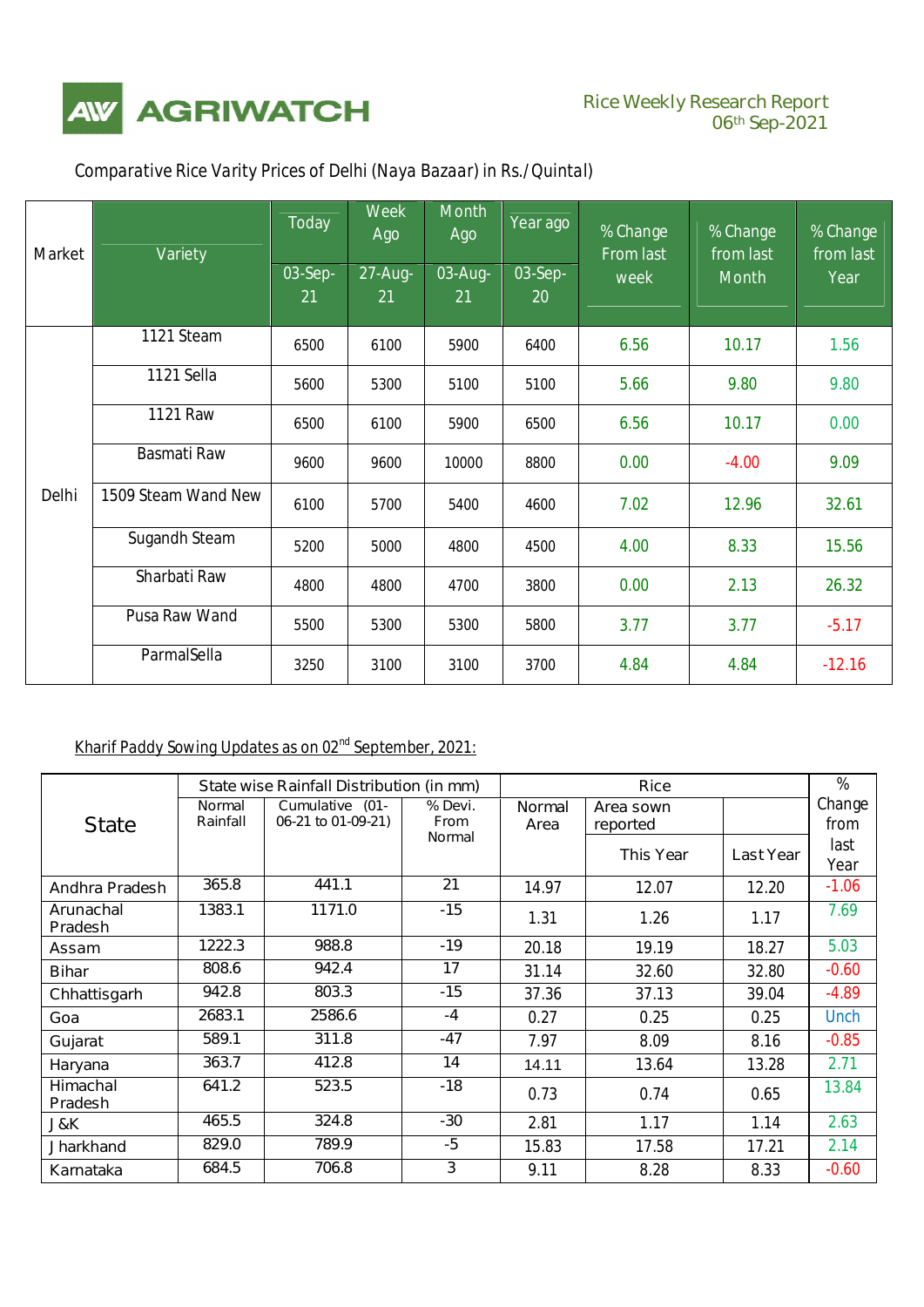

# **Rice Weekly Research Report**<br>06<sup>th</sup> Sep-2021

٦

| Kerala                | 1799.2 | 1407.0 | $-22$          | 1.46   | 0.54   | 0.67   | $-19.40$    |
|-----------------------|--------|--------|----------------|--------|--------|--------|-------------|
| <b>Madhya Pradesh</b> | 772.4  | 718.2  | $-7$           | 21.32  | 33.51  | 28.62  | 17.08       |
| <b>Maharashtra</b>    | 832.4  | 860.4  | 3              | 14.51  | 14.97  | 14.20  | 5.42        |
| <b>Manipur</b>        | 1157.2 | 477.8  | $-59$          | 0.42   | 1.95   | 1.95   | <b>Unch</b> |
| Meghalaya             | 2399.7 | 2085.0 | $-13$          | 0.97   | 0.97   | 0.97   | <b>Unch</b> |
| <b>Mizoram</b>        | 1297.8 | 1042.7 | $-20$          | 0.36   | 0.37   | 0.35   | 5.71        |
| Nagaland              | 930.8  | 706.4  | $-24$          | 2.05   | 2.21   | 2.57   | $-14.00$    |
| Odisha                | 935.8  | 666.1  | $-29$          | 36.23  | 33.13  | 36.04  | $-8.07$     |
| Punjab                | 390.0  | 296.2  | $-24$          | 29.92  | 30.66  | 31.49  | $-2.63$     |
| Rajasthan             | 355.0  | 319.7  | $-10$          | 1.98   | 1.94   | 2.18   | $-11.01$    |
| <b>Sikkim</b>         | 1305.2 | 1544.0 | 18             | 0.10   | 0.11   | 0.11   | <b>Unch</b> |
| <b>Tamil Nadu</b>     | 221.5  | 278.6  | 26             | 16.26  | 3.45   | 2.51   | 37.45       |
| Telangana             | 594.2  | 762.8  | 28             | 9.94   | 18.87  | 19.49  | $-3.18$     |
| <b>Tripura</b>        | 1212.0 | 1033.8 | $-15$          | 2.00   | 1.58   | 1.37   | 15.32       |
| <b>Uttar Pradesh</b>  | 628.9  | 580.9  | -8             | 58.04  | 60.25  | 60.01  | 0.39        |
| <b>Uttarakhand</b>    | 991.5  | 945.0  | $-5$           | 2.41   | 2.50   | 2.49   | 0.40        |
| <b>West Bengal</b>    | 1108.3 | 1183.1 | $\overline{7}$ | 41.47  | 41.82  | 42.73  | $-2.12$     |
| <b>Puducherry</b>     | 293.6  | 296.8  | 1              | 0.13   | 0.00   | 0.00   | <b>Unch</b> |
| <b>Others</b>         |        |        |                | 0.27   | 0.32   | 0.29   | 10.34       |
| All-India             | 716.9  | 652.5  | -9             | 395.66 | 401.15 | 400.54 | 0.15        |

## *State wise Progressive Procurement As on 05.09.2021*

| KMS 2020-21 (Positions upto 05.09.2021) Units in LMTs |                   |               |                     |              |  |  |  |
|-------------------------------------------------------|-------------------|---------------|---------------------|--------------|--|--|--|
|                                                       |                   |               |                     |              |  |  |  |
| S.No.                                                 | <b>STATES/UTs</b> | <b>FCI</b>    | <b>State Agency</b> | <b>Total</b> |  |  |  |
| $\mathcal I$                                          | A.P.              | $\mathcal{O}$ | 82.94               | 82.94        |  |  |  |
| $\overline{2}$                                        | Telangana         | $\mathcal O$  | 141.13              | 141.13       |  |  |  |
| $\mathcal{J}_{\mathcal{S}}$                           | <b>Assam</b>      | 1.17          | 0.75                | 1.92         |  |  |  |
| $\overline{4}$                                        | <b>Bihar</b>      | $\mathcal{O}$ | 35.59               | 35.59        |  |  |  |
| $\overline{5}$                                        | Chandigarh        | 0.28          | $\mathcal{O}$       | 0.28         |  |  |  |
| 6                                                     | Chhattisgarh      | $\mathcal{O}$ | 69.74               | 69.74        |  |  |  |
| $\mathcal{Z}$                                         | Gujarat           | $\mathcal{O}$ | 1.10                | 1.10         |  |  |  |
| 8                                                     | Haryana           | 0.59          | 55.96               | 56.55        |  |  |  |
| 9                                                     | H.P.              | $\mathcal O$  | $\mathcal O$        | $\mathcal O$ |  |  |  |
| 10                                                    | <b>Jharkhand</b>  | 1.68          | 4.61                | 6.29         |  |  |  |
| 11                                                    | J&K               | 0.38          | $\mathcal O$        | 0.38         |  |  |  |
| 12 <sup>°</sup>                                       | Karnataka         | $\mathcal O$  | 2.06                | 2.06         |  |  |  |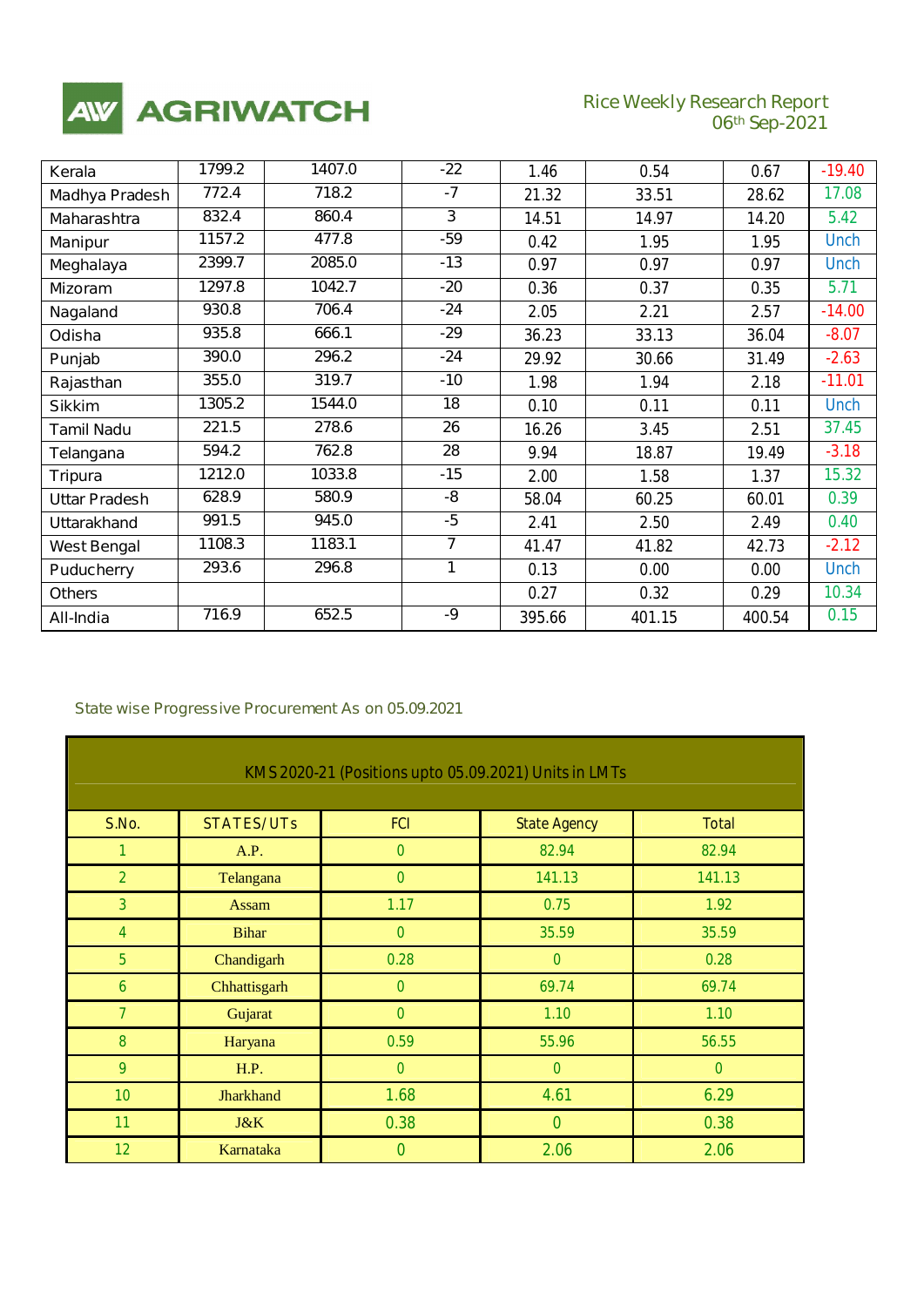

| 13              | Kerala             | 0                        | 7.65     | 7.65   |
|-----------------|--------------------|--------------------------|----------|--------|
| 14              | M.P.               | $\mathcal{O}$            | 37.27    | 37.27  |
| 15 <sup>5</sup> | Maharashtra        | $\theta$                 | 18.85    | 18.85  |
| 16 <sup>1</sup> | Odisha             | $\theta$                 | 77.38    | 77.38  |
| 17 <sup>2</sup> | Punjab             | $\overline{\mathcal{O}}$ | $\theta$ | 0      |
| 18              | Rajasthan          | 2.69                     | 200.14   | 202.83 |
| 19 <sup>°</sup> | NEF (Tripura)      | $\mathcal{O}$            | 0.24     | 0.24   |
| 20              | Tamilnadu          | $\mathcal{O}$            | 42.07    | 42.07  |
| 21              | U.P.               | 1.1                      | 65.74    | 66.84  |
| 22              | <b>Uttrakhand</b>  | $\mathcal{O}$            | 10.72    | 10.72  |
| 23              | <b>West Bengal</b> | 0.65                     | 27.14    | 27.79  |
| <b>Total</b>    |                    | 8.54                     | 881.08   | 889.62 |

Procurement of paddy in ongoing KMS 2021-22 is continuing smoothly in the procuring States of India at MSP, as was done in previous seasons, and till now (up-to 05.09.2021) a quantity of over 889.62 LMT of rice. About 130.47 lakh farmers have already been benefitted with MSP value of Rs.1, 67,960.77 crore.

# *IGC Balance Sheet:*

| <b>Attributes</b>     | 2018-19 | 2019-20 | 2020-21         |            | 2021-22 (Proj.) |
|-----------------------|---------|---------|-----------------|------------|-----------------|
| (Fig in Million Tons) |         | Est.    | <b>Forecast</b> | 29.07.2021 | 26.08.2021      |
| Production            | 498     | 499     | 506             | 511        | 512             |
| Trade                 | 43      | 44      | 47              |            | 47              |
| Consumption           | 488     | 500     | 509             | 510        | 511             |
| Carryover stocks      | 175     | 173     | 171             | 171        | 172             |
| Y-O-Y change          | 10      | $-2$    | $-2$            |            |                 |
| Major Exporters       | 39      | 38      | 38              | 38         | 39              |

Note: Major exporters are India, Pakistan, Thailand, Vietnam, and United States.

Global trade of rice in 2021 is marginally higher m/m, at around 47m t (+3m y/y), on an upgrade for shipments to Asia, including to Bangladesh. Reflecting higher figures for carry-ins and production, the outlook for world supplies in 2021/22 is lifted slightly m/m, feeding through to a 1m t increase for inventories, to 172m (+1m y/y). Global trade in 2022 is little-changed m/m and unchanged y/y.